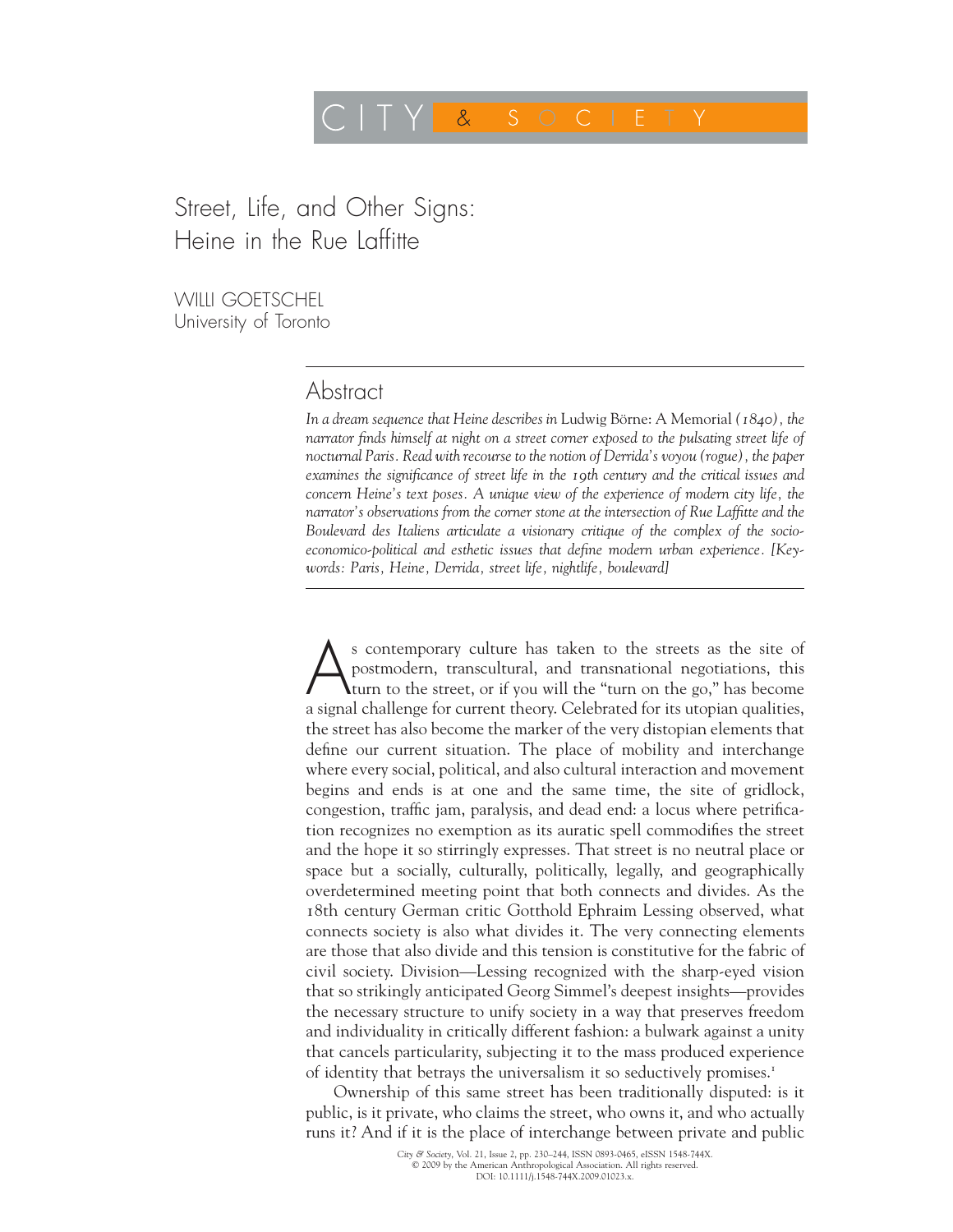whose protocol does it follow? To claim in a Bakhtinian sense that it is the celebration of a carnival of collision would do little justice to the actual challenge the street presents. It would be an illusory pretense that anything goes while behind the screen the complex of the street's very hard and fast rules call for critical examination. And while the political powers that be claim traditionally the right to regulate street life—as for instance the Berlin police chief's proclamation of 1910 talks in his notice on "The Right of Public Demonstration" of the "right to the street"—the critic Viktor Klemperer noted that both the authorities and demonstrators share the call "Free the street! Free the streets!" to make room for the movement of the police or the demonstrators respectively.<sup>2</sup>

If the "grand boulevards" had opened the urban space in 19th century Paris long before Haussmann had made it more accessible for easy administrative control, troop movement and surveillance, the widening of the city's arteries would also provide the grounds for generating and expediting all kinds of other movements the city planners may have intended or not. While streets are conventionally theorized as a clearly defined space—with its dividers, collectors, squares, alleys, lanes, and dead ends—of a circulation that too often is misunderstood as "public," Jacques Derrida's *Voyous* (2003) or *Rogues* (2005) in the English translation, accentuates a different aspect. The streets that define a city and the movements of social intercourse also demarcate, on closer examination, precisely those borders or interstices that separate and unite the public and the private in the curious figure that runs the streets: the *voyou*. The voyous are the street youth, that dangerous, subversive element whose roguishly mercurious nature calls the street their home and thus functions as the continuous movement of displacement. The voyous' subversive challenge does not rest, as Derrida points out, in the fact that it poses the question whether they exist inside or outside society but that they mark the very boundaries and interstices that constitute the social and political space of the city and its social fabric. Streetwise, the voyou is not just the sign and agent of the instability of the life of the street, but a constant reminder of the very fact that any drawing of lines, borders, and demarcations remain thus—by the sheer logic of the boundary—ambiguously double faced. Carrying, as it were, the border between private and public—the street—along with them, or more precisely, within, the voyous trace the law of the sign, the signifier, of language. Just like différance, the pharmakon, the khora, and other travelers along the chain of signifiers, the voyou represents the impossibility of securing any meaning that does not walk the line.<sup>3</sup>

Taking the topographic dis/placement of the voyou seriously, we can learn from Derrida that the urban experience, and the street smarts it provides teaches us a lesson in deconstruction that urban theory, architecture, and anthropology can hardly ignore: that while urban space is imagined as split by the line that divides the private from the public sphere, the arteries of urban life, the streets lower the blindfold of such either-or theoretical constructions, revealing the boundary itself to be a construction zone. With the street reconceived as refusing the exclusivity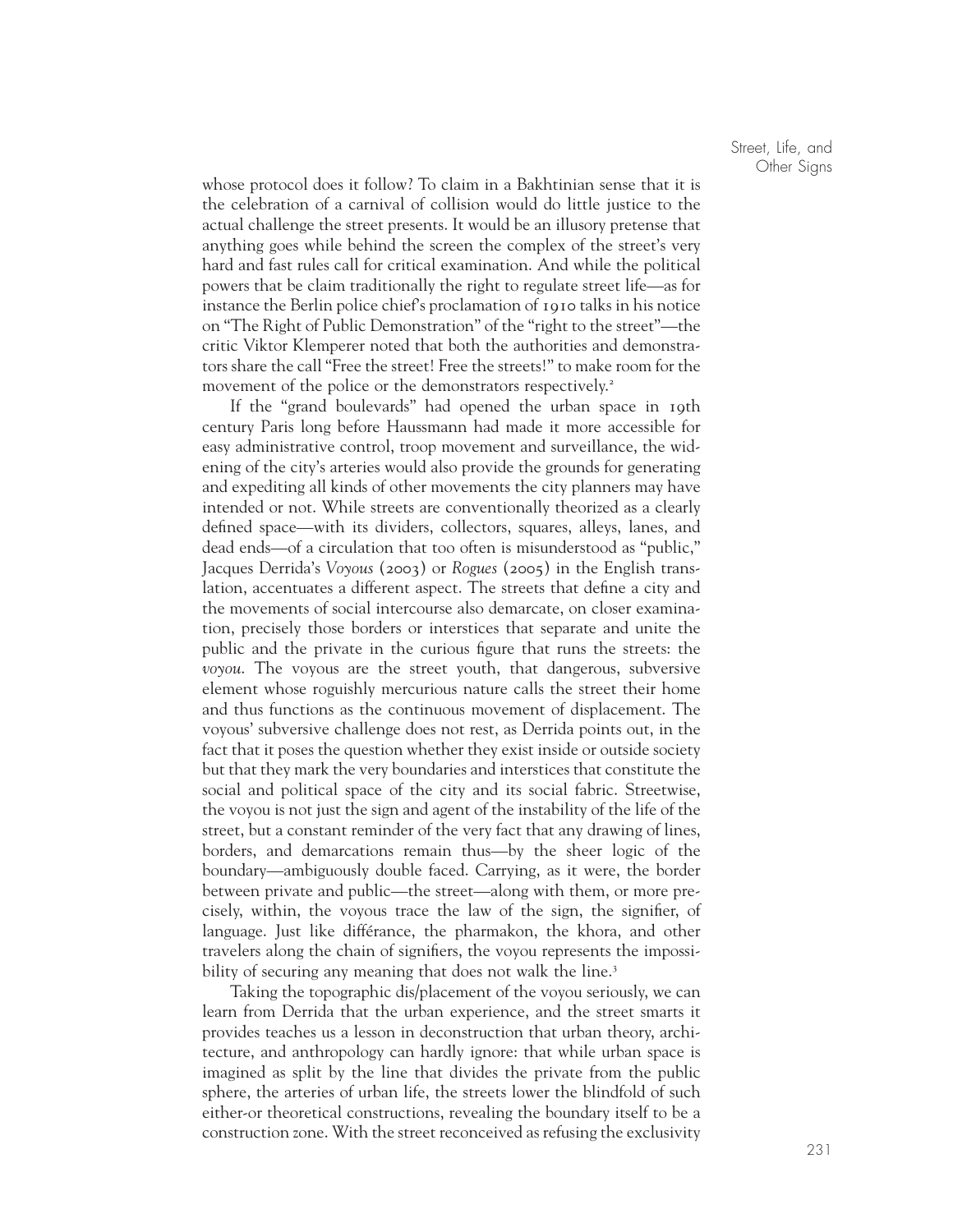of both the private and the public, with their attendant false opposition between social division and public unity, the figure of the voyou—"le voyou que je suis," i.e. "the voyous that I follow and that I am" as Derrida's play with the double meaning of "que je suis" highlights—calls for an understanding of the street as the precarious space where private and public meet and constitute each other reciprocally. Rather than a source of threat or anxiety, the voyous that I follow and that I am is to be recognized as a vital force, which like "Hermes," the god of thieves and hermeneutics makes the circulation between them possible in the first place.<sup>4</sup> The traffic of merchandise, words, and meaning, Greek mythology so aptly suggests, mediates as it transports its goods across borders and frontiers. Moving between and beyond different spheres of law and authority such traffic precariously travels the line of legality it appears to transgress as it negotiates it.

Derrida's archeology of the voyou as the agent who negotiates the street as a constantly moving boundary on the go and that we follow as who we are and that we are as we follow it, reminds us that a critical understanding of street life and dynamics makes it impossible to any longer imagine the street as a scene of a stable distinction between an us and them. The anxiety that informs such a scheme reveals the energies we are forced to invest to maintain the economy of such a distinction. But equally, the desire to be released onto the street to be all the same, to collapse the difference of the voyou that I follow and that I am into identity betrays another equally disturbing anxiety: the anxious desire to be one with the other, to cancel out all differences, which in the final analysis is the desire to integrate the one to the other.

The street, in other words, is not just where the public and the private meet, collide, and clash. It is also the site where they constitute themselves as distinction in that curious double movement of the "voyou que je suis." So long, fare well to Carl Schmitt, good-bye to possessive individualism, and "auf Wiedersehen" to all those models of civil society that ignore the voyou that I follow and that I am as the double move constitutive for imagining the political. The distinction between friend and enemy that Carl Schmitt identified as the fundamental distinction that constitutes politics turns out to be upon closer examination, Derrida suggests, begging the question. But the assumption on which possessive individualism rests turns out to be no less problematic. If the once liberally progressive point was to define the individual as the subject that has the right to possess, the reality and its different concerns of the dispossessed highlights the limited compass and application this approach can claim outside the framework of the paradigm of property. Equally, any notion of civil society that seeks to claim integration as its ideal ignores the constitutively permeable nature of the borders on which it rests.

The voyous, as Derrida so suggestively argues, serves therefore as critical corrective for rethinking politics as well as political theory because it is the voyous' existence on the margin and in the cracks of society, in the space that separates and glues the social fabric that secures

*not just where the public and the private meet, collide, and clash. It is also the site where they constitute*

*The street . . . is*

*themselves*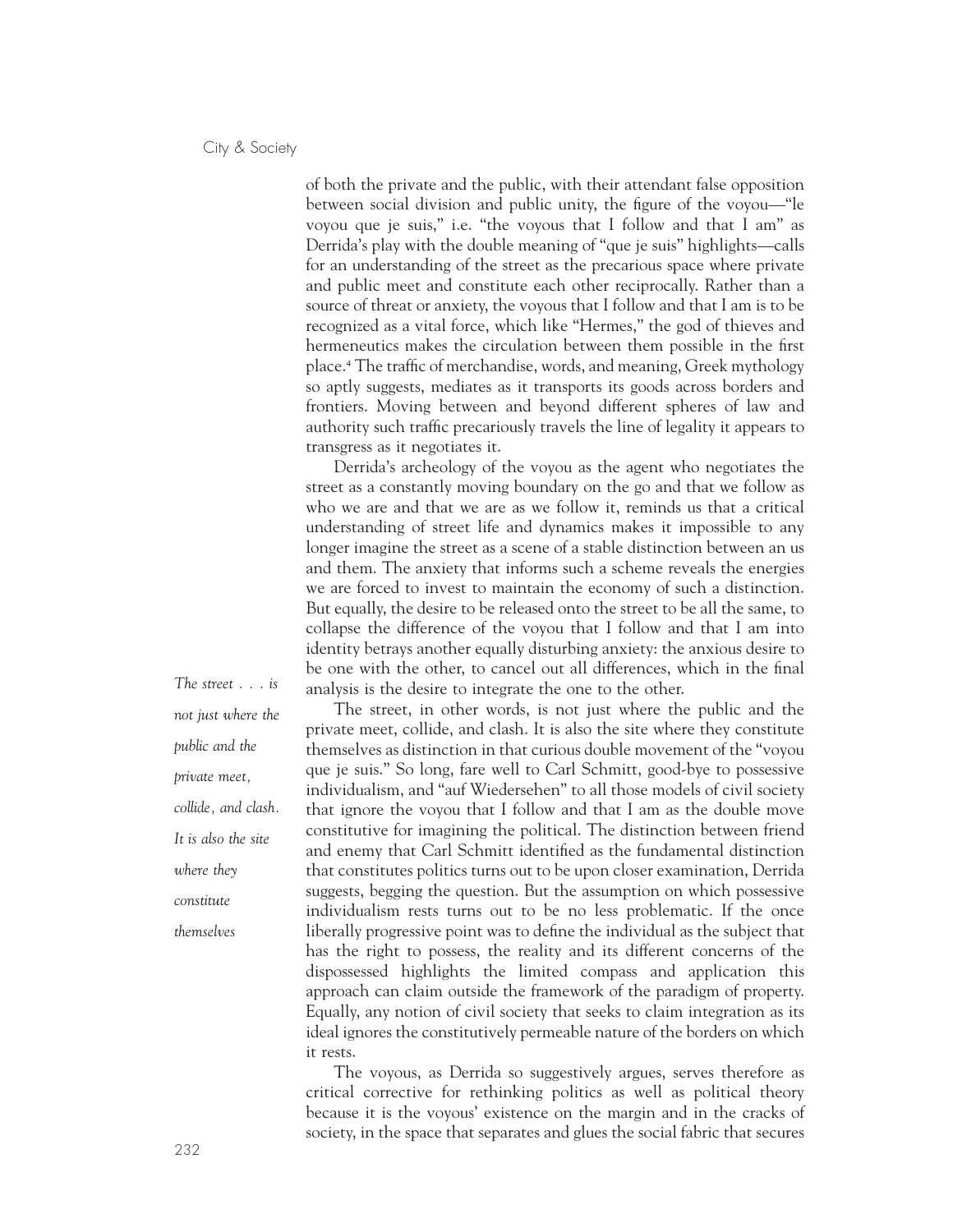the cohesion and consolidation of civil society in the first place. A political vision that ignores the very fundament, albeit a very dynamic, mobile, and unruly one is subject to fatal self-misconception.

An early "avant-guard" to bid farewell to such a conception and usher in the arrival of the new political paradigm is Heinrich Heine's cameo appearance in his own text. Stuck at a corner of Rue Laffitte in Paris, where Heine had come a decade earlier to live and write, he stands out as a particular oddity in a text that is already, even for Heine, an unusual and peculiar text. Heine's *Ludwig Börne: A Memorial* takes a particular place in Heine's body of writing. It serves Heine to develop and present his position on the relationship between politics and literature, the public and the personal by way of examination and critique of his one-time ally and later contender Ludwig Börne. The book as a whole presents thus the medium for the articulation of Heine's different theory and practice of both politics and literature. For this reason, this text is Heine's most personal and at the same time most political text, a conjunction that Heine himself recognizes to be constitutive for an adequate grasp of modernity's emancipatory thrust. If Heine, Germany's most outspoken 19<sup>th</sup> century poet, critic and exile in Paris, was never shy to exposing himself and provocatively so, his Börne book takes his argument on esthetics and politics to a new level of critique. The short-term result was the formation of a united front of rejection that made it difficult even for Heine's most loyal supporters to accept his daredevil attitude of radical exposure of differences even if this required the risk of self-exposure. But Heine, the rogue that he was followed regardless the rogue that he dreamt to be following his own course wherever it would take him, even if that meant he would end up finding himself in a nightmare at the compromising site of a street's intersection in nocturnal Paris.

Heine's text appears in 1840 at a moment when development of urban architecture and city planning had reached a critical point and anxieties about modernizations and its consequences ran high. But Heine's intervention—a pointedly literal form of intervention as the narrator's voice literally intervenes at a crucial intersection of urban street life—is not just a symptomatic description of the enlightenment rationalism and the fallout of the anxiety that informs them but articulates also their sharp critique. While the ideological debates about urban modernization provide a conceptual and imaginary frame of reference that intellectuals and literati of the period seem eager to embrace, Heine's nocturnal stance at the corner of Laffitte and the Boulevard des Italiens in 1840 deploys the inventory of the urbanist discourse to highlight its problematic underpinning. The nuance might seem to be minute but the difference is profound as Heine articulates a critique of ideology that will resonate with Marx and future Critical Theory as well as urban theorists.

Closer attention to the specificity of the particular corner of Rue Laffitte and the Boulevard des Italiens where Heine's narrator finds himself in 1839 or 1840 allows us to better comprehend the rich and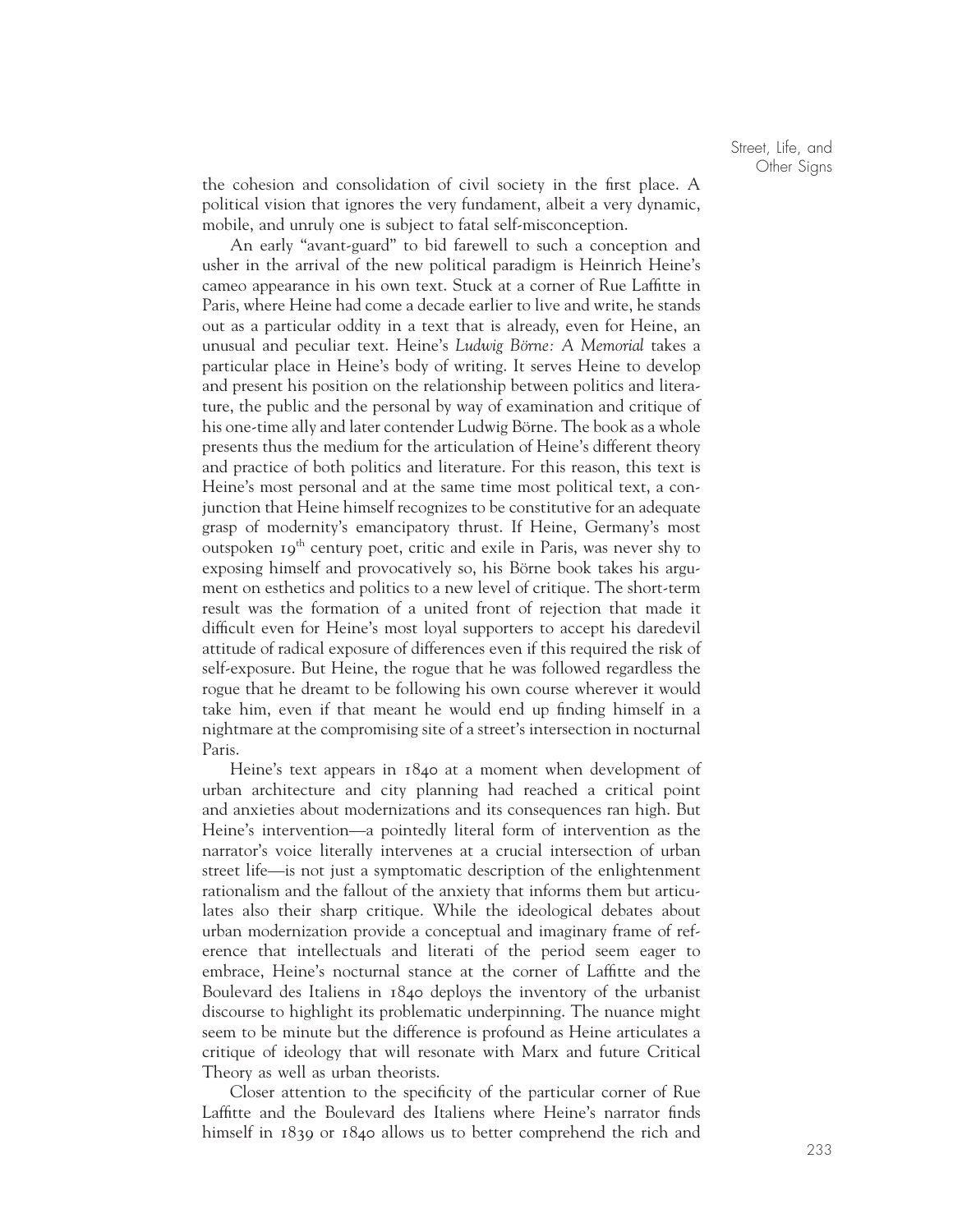

*Figure 1* Corner Rue Laffitte and Boulevard des Italiens. Photo by author.



*Figure 2* Corner Rue Laffitte and Boulevard des Italiens. Photo by author.

suggestive network of associations and connotations the text invokes. [Figures 1 and 2.] If the project of the Haussmannization of the city is in the late 1830s and in 1840 still decades away, Paris has at that moment of time already emerged as a dynamically changing, stimulating site of modern urban experience. As a historic city guide notes:

> In 1837 they [the boulevards] were paved in asphalt and given gas lamps. The most elegant restaurant in Paris, with the finest service and cellar, became the Café de Paris, which opened in 1822 on the Boulevard des Italiens. A dandy, Roger de Beauvoir,later wrote: "if you have not seen the Café de Paris towards 1837 or 1840, you have seen nothing (Hollis 2006:131).

And, indeed it is at this moment that the city undergoes a transformation that changes the urban experience in profound ways. As circulation, speed, and the emergence of an urban visual culture begin to shape the street life with intensifying force, the individual and his aspirations to freedom and independence comes under increasing pressure.<sup>5</sup> As Nicholas Papayanis observes in his study that emphasizes the significance of the role of both functionalist and utopian influences on city planning that preceded but also informed much of the vision of the Haussmann project, the 1840s "is the decade when the ideology of movement and circulation came to dominate urban planning theory and Paris came to be perceived as a site of constant movement."<sup>6</sup> As "the circulatory system of Paris, its network of streets and boulevards, came to dominate planning texts in the late 1830s" this led to an intensification of the perception that urban life was defined by an increase of "urban circulation and the formation of a powerful city center", notions that became "central tropes

in the writings of many urban intellectuals trying to understand the modern city" (Papayanis 2004:104). What is dramatic about this development is that the social and political questions exploded onto the scene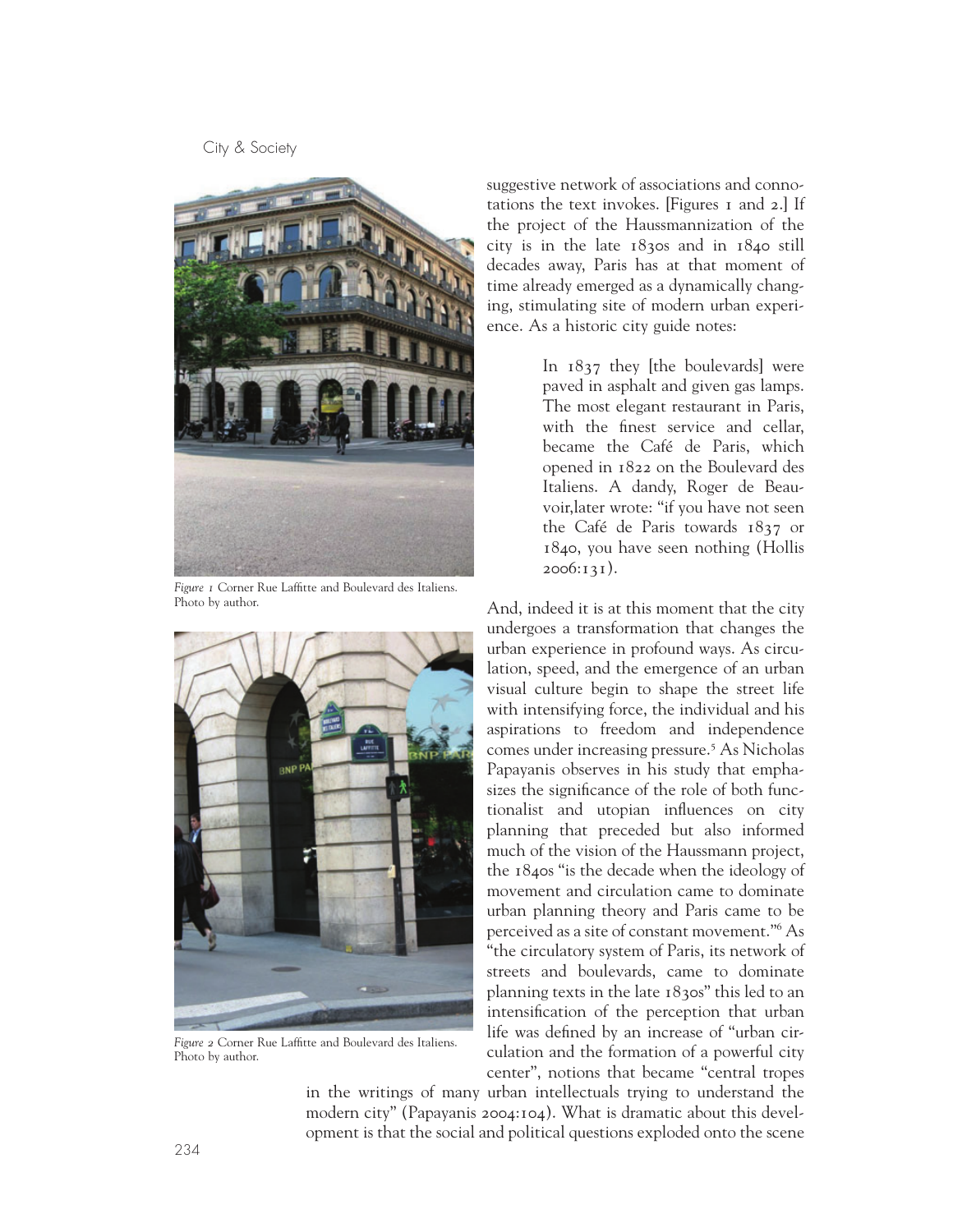with an unheard new urgency. 1840 was not only the year that saw the publication of a flurry of visionary writings, among them Louis Blanc's *Organisation du Travail* and Proudhon's famous *Qu'est-ce la propriété?* Communist literature began to hit the streets later that year as well. And 1840 brought not just an upheaval as far as theoretical life was concerned as the region experienced during the year also very real strikes (Papayanis 2004:104).

Heine's intervention situates itself in the context of the coordinates of a map of social and economic relations that define the very conditions of urban existence. In this context, Heine's pointedly pseudo-classic appearance signals with its distinct non-contemporaneity or *Ungleichzeitigkeit* a challenging critique of the century's new visions of modern urban existence.

Donning red-rosed tights, his flesh-colored costume announces Heine as a modern day representative of Greek mythic custom.<sup>7</sup> As such he stands at a corner of an intersection in Paris taking literally the shit that the coaches of the passing upper class spatter on his costume and even the "beautiful flower wreath" he wears on his head. Poetry under siege. The Greek paradigm of humanity under siege. And sensuality under attack by Puritan drivenness. Protection gear against the anal character is the necessary equipment for this modern street where the contemplative bystander encounters what we could call a *pedestrian* experience: the clash with the speed-driven rush of drivers and passengers that, shuttled to and fro, assume the features of the commodity they pride themselves on moving and controlling. Whereas these passengers dash like so many consignments in their coaches through the streets for the sake of speed, their perception is paradoxically diminished if not entirely obliterated. A self-consciously modern *pedestrian* in that same city, Heine recognizes the consignment "of one of those impudent gold carriages" to be the powerful financier and art collector Alexandre Aguado, Marquis de las Marismas del Guadalquivir: but neither the "stamping horses" nor the Marquis himself appear to notice what or who shares the street with them. If early modern road rage seems to blind these addicts of velocity, the unsavory experience still succeeds in opening the poet's eye to the more profound aspects of what for some seems only the (a)venue to defeat temporality. For Heine, the street is not just a space—empty or filled with dirt—but the (a)venue also for the recovery of time:

> Usually in my dreams I am sitting on a cornerstone of the Rue Lafitte on a damp fall evening when the moon shines down onto the dirty boulevard pavement with long, glancing beams, so that the filth looks gilded if not studded with gleaming diamonds. The passers-by are also nothing but shining filth: stock jobbers, gamblers, cheap scribblers, counterfeiters of ideas, still cheaper trollops, who to be sure, have only to prevaricate with their bodies, sated fatbellies who have been fed in the Café de Paris and now stumble toward the Académie de Musique [i.e. the Paris Opera], the cathedral where Fanny Elssler dances and laughs. Among

*For Heine, the street is not just a space—empty or filled with dirt—but the (a)venue also for the recovery of time*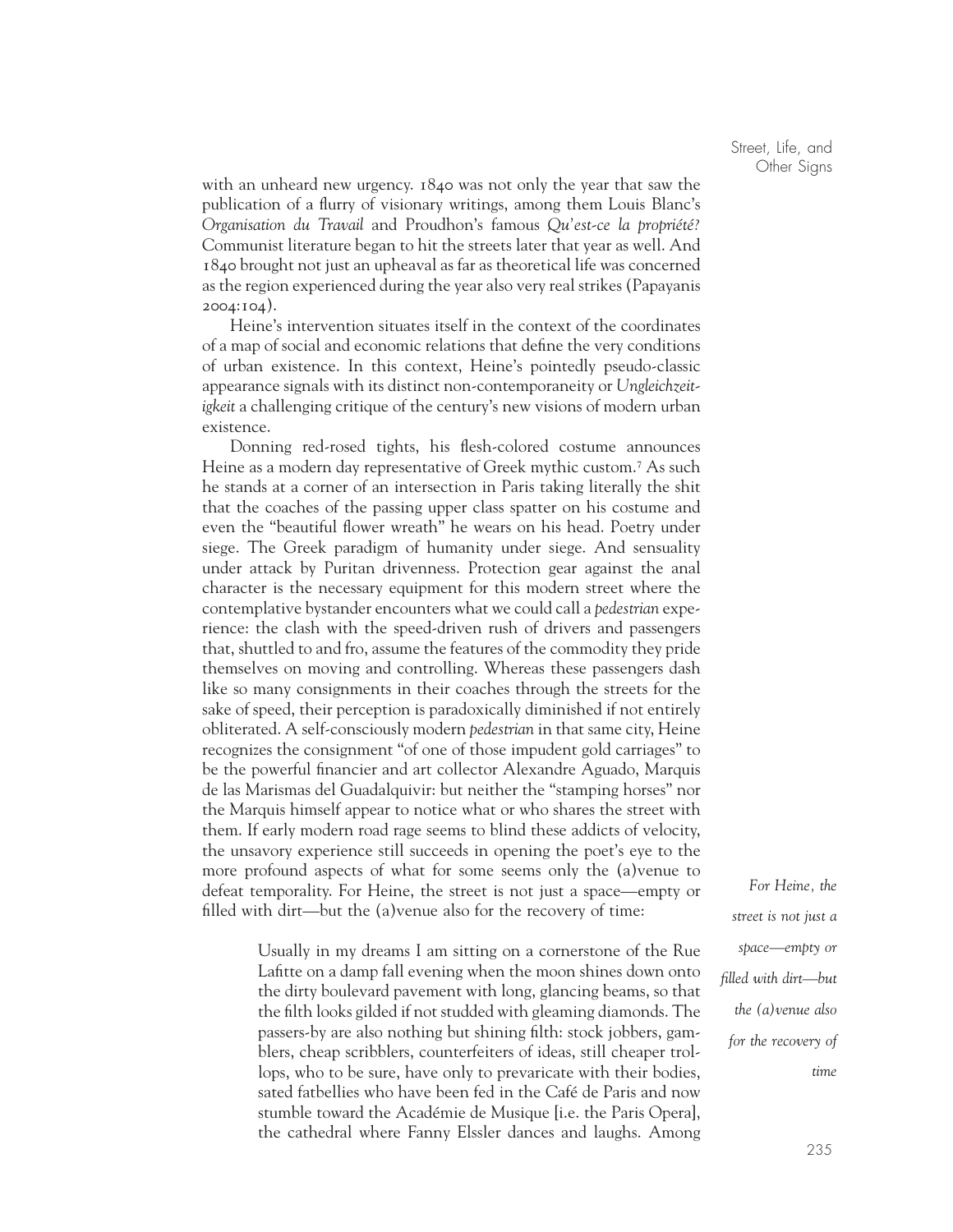them the carriages rattle and the lackeys jump, colorful as tulips and nasty as their gracious masters. And if I am not mistaken, sitting in one of those impudent gold carriages is the quondam cigar dealer Aguado, and his stamping horses spatter my rose-red tights. Yes, to my own amazement I am completely dressed in rose-red tights, in a so-called flesh-colored costume, since the advanced season as well as the climate do not permit complete nakedness as in Greece among the Thermopyleans, when King Leonidas with his three hundred Spartans quite nakedly danced on the eve of the battle, quite nakedly, his head wreathed in flowers (Heine 2006:108).

Greek attitre and accessories are here the critical cues of the poet's mission. As we remember, King Leonidas and his three hundred Spartan fighters who, in Heine's account, danced—or rather exercised—naked —albeit without the tights—to prepare their defense of the pass at Thermopylae against the Persians was defeated in battle but went on to live forever in memory as the unforgiving champion of freedom. Unable to sustain their blockade of the pass, they all chose death. But their heroism was to be remembered in the famous poetry that would impart more life to their vision of freedom than the surviving victors could claim for themselves. Beyond the idea that the street that leads to freedom never rested in the firm possession of either party to the battle, Heine's reminiscence suggests that while opponents may seek to push each other aside making way for their own claims, the trace that poetic memory leaves behind writes the irreducible and irrepressible voice of the remnant that remains: the voyou that I follow and that I am.

Here, the corner of a Parisian boulevard becomes the battleground where opposite interests and claims clash. If the fight for freedom has taken to the street, so has, in the figure of Heine, the modern poet in tights with Greek allure. And as the poet's place is in the street and on the ground, his patriotic ambition of taking back the street might be considered a failure in the eyes of those who pass by. Yet quite to the contrary, "the poor fool" emerges as the stubborn reminder of a poetic vision and a vision of poetry that signals the freedom that those hastily complying with the demands of the day have long lost sight of. If the "public" hustle and bustle would rather wish to see this "poor fool" swept off the streets and boulevards and have it rather committed to the privacy of an esthetics behind closed doors, the poet's resistance affirms another vision:

> I am costumed just like Leonidas in David's painting when I sit on that cornerstone by the Rue Lafitte where Aguado's damned driver spatters my tights. The lout, he even spatters my flower wreath, the beautiful flower wreath I wear on my head, which is, however, just among ourselves, already rather dry and without fragrance. Oh! they were fresh, happy flowers when I adorned myself with them, believing that the next morning it would be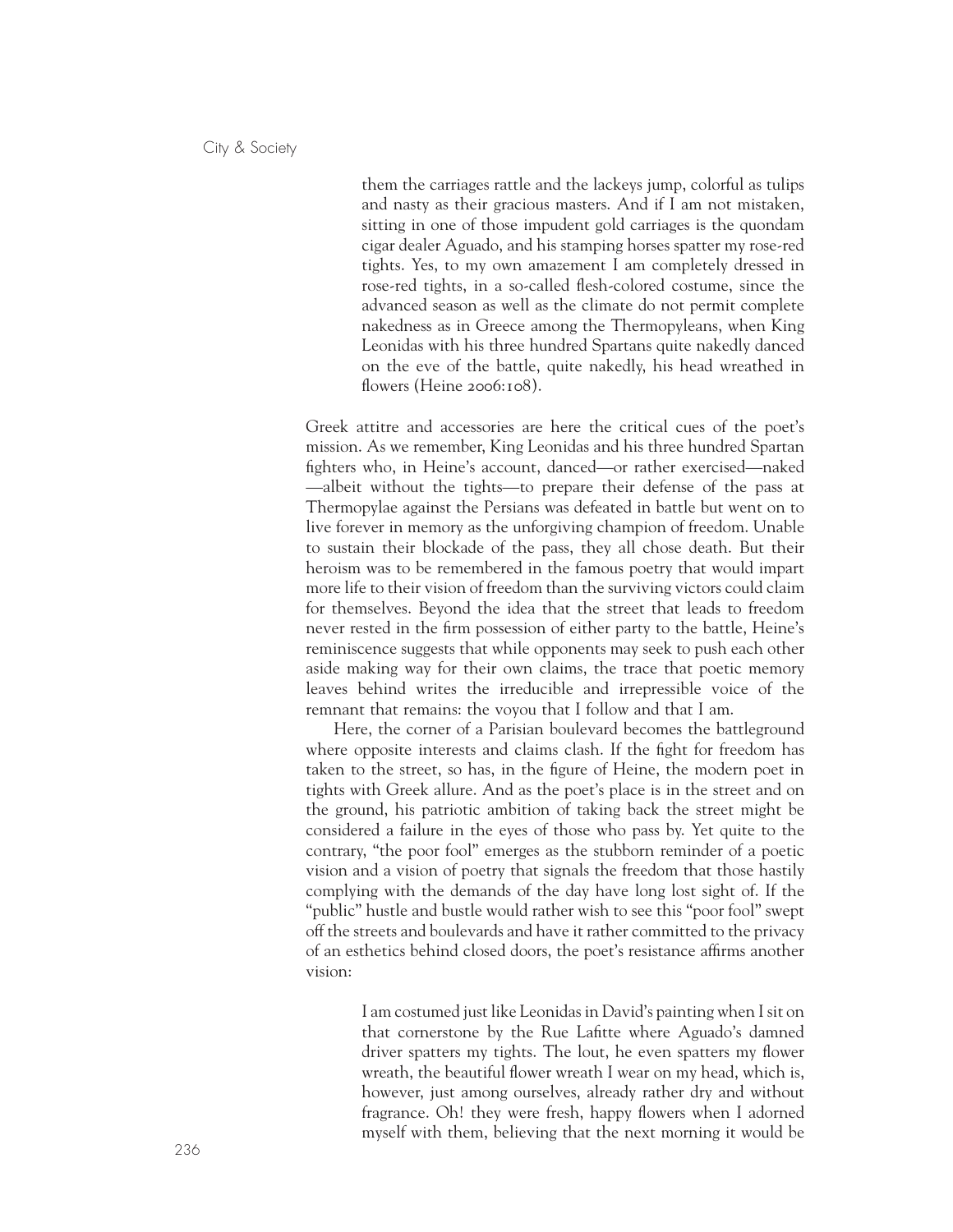time to go into battle, to the sacred death in victory for the fatherland. That was a long time ago; I am sitting glumly and idly by the Rue Lafitte, awaiting the battle, and meanwhile the flowers are fading on my head, and my hair, too, is turning white, and my heart grows ill in my breast. Holy God! How slowly time passes in such inert waiting, and in the end my courage will fail. I see how the people pass by, look at me in pity, and whisper to one another: the poor fool! (Heine 2006:pp.108)<sup>8</sup>

In rose-red tights—the modern version of the fighter for freedom against despotism and subjection to slavery—Heine marks the corner of the Rue Laffitte as the spot where the voice of protest, lament, and counter claim will not subside. [Figures 3 and 4.] The poet in the street has become, if only for a moment, the street poet. Playing on the Spartan freedom fighter wear—or rather non-wear as their nudity suggests—Heine's dreamcostume hardly seems to respond to the contemporary expectations and dictate of Paris fashion. Or maybe more so than any other outfit, the passage highlights, as Spartan camouflage seems the only street wear appropriate for what the street poet suggests is indeed a battleground where freedom and slavery, liberation and repression meet and contest. The textual reminder for such a reading resides in the continuation:

> Just as my nighttime dreams mock my daydreams, so it happens sometimes that my daytime thoughts make fun of my nonsensical nighttime dreams, and rightly so, for I often act in my dreams like a real dolt (2006:109).



*Figure 3* Maison Dorée, Rue Laffitte and Boulevard des Italiens, 1839. (Loyer 1988, 147). Courtesy of Bibliothèque Nationale, Paris.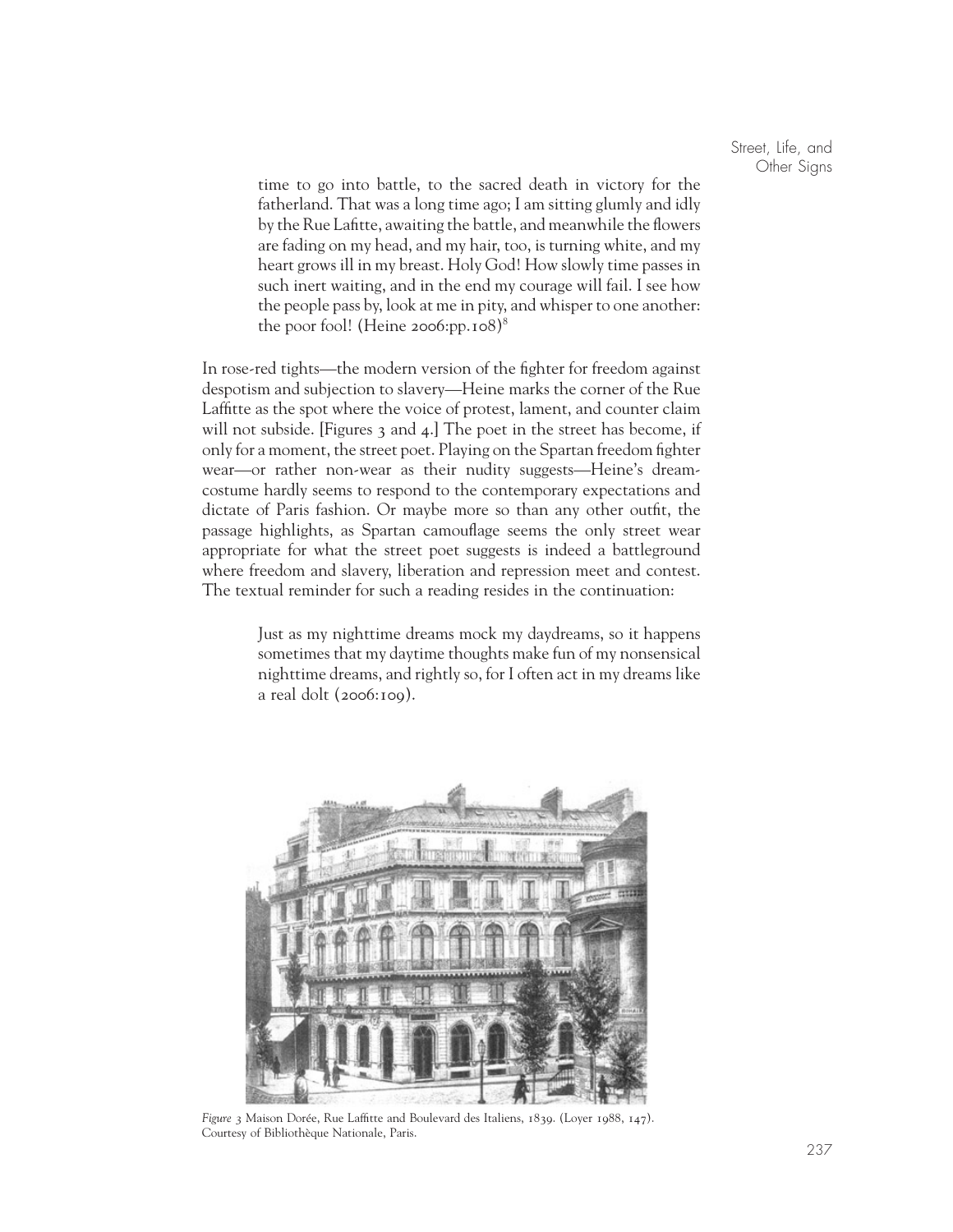

*Figure 4* Boulevard des Italiens, 1839. (Loyer 1988, 147). Courtesy of Bibliothèque Nationale, Paris.

Rather than an anxiety-dream—as this passage is often read—Heine's text locates anxiety itself in the hectic velocity of the motion on the street. The dream is thus about an anxiety it exposes and cannot therefore be itself reduced to an anxiety dream. Bespattering the poet, anxiety will not go away but clings to him as the eloquent reminder of the conflict that is the street. The filth is the refuse of an economy that enforces the divide between public and private but turns a blind eye on the grounds, i.e. the dirt and literally the shit on which this distinction turns. The pedestrian who walks in the dirt acknowledges it. As streetpoet, he even recognizes its poetic quality as allegory of what, despite all attempts at negation, remains irrepressible. Aguado's driver thus not only spatters the poet's tights, but even "my flower wreath, the beautiful flower wreath I wear on my head." Poetry itself is affected, and not just the poet. This poetry, in all its combativeness, presents a different form of esthetics, refusing to doff the floral wreath—the ancient symbol of poetry which has become "however, just among ourselves, already dry and without fragrance." If it is the wheels of the golden carriages that rut the earth, kicking up dirt into the face of those that consider the street as more than just a thoroughfare, the sullied poet at the corner of Rue Laffitte reclaims the dignity that these mud-slingers claim as their own but had long ago lost to those they sully. If the glamour that exclusion and arrogation of power desire depends on diverting such shit onto those for whom poetic desire has become a battle for survival and a fight for freedom, the poet's power consists in taking it in. For some passers-by he might seem to be a fool. But only the poet who gives voice to the word can sound the voice of liberation, by commemorating how such dirt and shit was produced in the first place. In countering such diversion, the poet makes "social progress" and real movement possible. While dashing golden carriages and their owners may appear to lord over the streets, the reader is made to understand, that the golden sheen of their carriages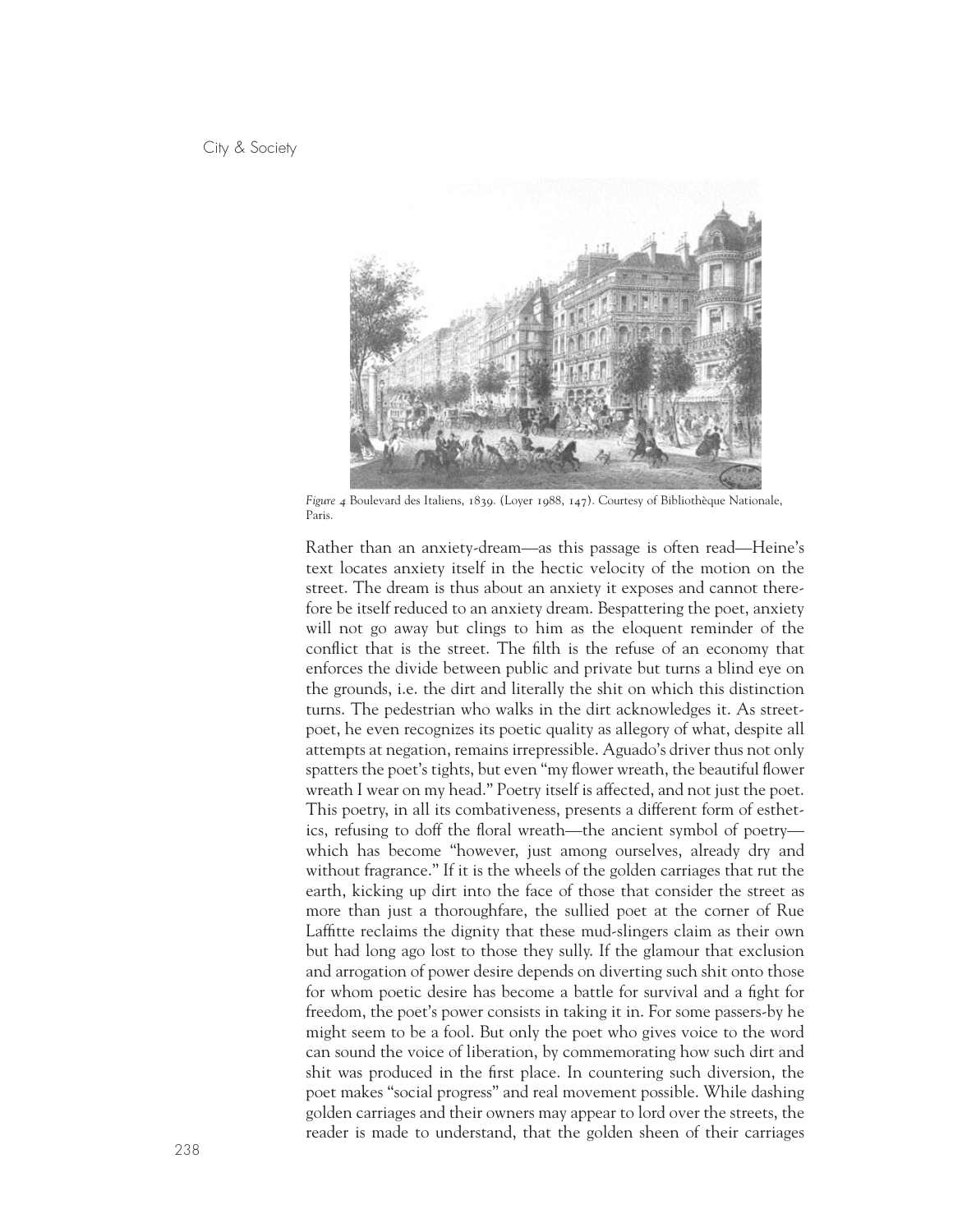reflects the dirt on which they travel. In claiming the streets, their wheels seek to roll across the public's space, as if marking it as their private property. It is against this new despotism, thriving on the petty theft that expropriates the public sphere, that Heine's poet—like the Spartan freedom fighters of old—takes up his position on the Paris street. The route from the city's emblematic restaurant Café de Paris to the theater of the Royal Academy of Music, which the Parisians simply called opera,<sup>9</sup> that temple of the muse that Aguado and his companions hope to reach with death-defying speed, inevitably passes the corner stone at Rue Laffitte: just as the Persians were forced to cross the pass of the Thermopylae. In parallel fashion to the moment of historical danger, when freedom was under attack, sheer power appears to succeed in the streets of modern Paris, but only as it submits to the rules of the street it pretends to control. Unimpressed by the dirty onslaught, the poet in his dreamy, rose-red tights—with his flower wreath now "dry and without fragrance," and this means sharp and to the point—creates his poetry out of the refuse of power. Poetic justice here serves not as wishful, compensatory thinking but as the motive and mobilizing force of poetry's intrinsically political thrust. Heine's poetics of the dream, while sitting on a cornerstone, encapsulates his new esthetics in the image of a street scene that re-defines the meaning of street-life as the new urban battleground.

But the text points to an additional critical dimension. The corner at the Rue Laffitte and the Boulevard des Italiens provides not just the perspective for the narrator's observation but turns out to be the intersection of the axes of two streets that suggests a system of coordinates that highlights the layout of the street map as a socio-economically constructed space that calls for critical attention. If the trajectory of the movement on the Boulevard des Italiens, the narrator witnesses, is one that runs from the Café de Paris to the opera, i.e. from consumption of the material needs to the consumption of art as entertainment and ideology, thus uniting the physical and intellectual, or in Heine's terms the sensual with the spiritual needs, this movement turns on the axis of the Rue Laffitte. Yet the intersection of the Rue Laffitte makes this trajectory not just observable but inserts the third element in the equation of urban life, i.e. money as capital. If the Boulevard des Italiens figures in Heine's text as the axis on which space and time, i.e. the modern urban experience of speed as consumption and enjoyment is staged, it is anchored on the axis that its intersection with the Rue Laffitte represents, the street on which bankers such as the Rothschilds and Joseph Périer had just opened their offices in 1835, resp. 1836 (Hillairet 1963 vol. 2:13). David Harvey's three defining moments time, space, and capital—are thus suggestively inscribed in Heine's passage and critically figured.<sup>10</sup>

Heine's point of observation rests on the corner stone that links the narrator's point of view critically with the phenomenon of the Rothschilds, a reference whose recurrent iteration in Heine's writings serves in provocative fashion to account for finance capital's powerfully progressive and emancipatory if unintended revolutionary push to modernity.<sup>11</sup>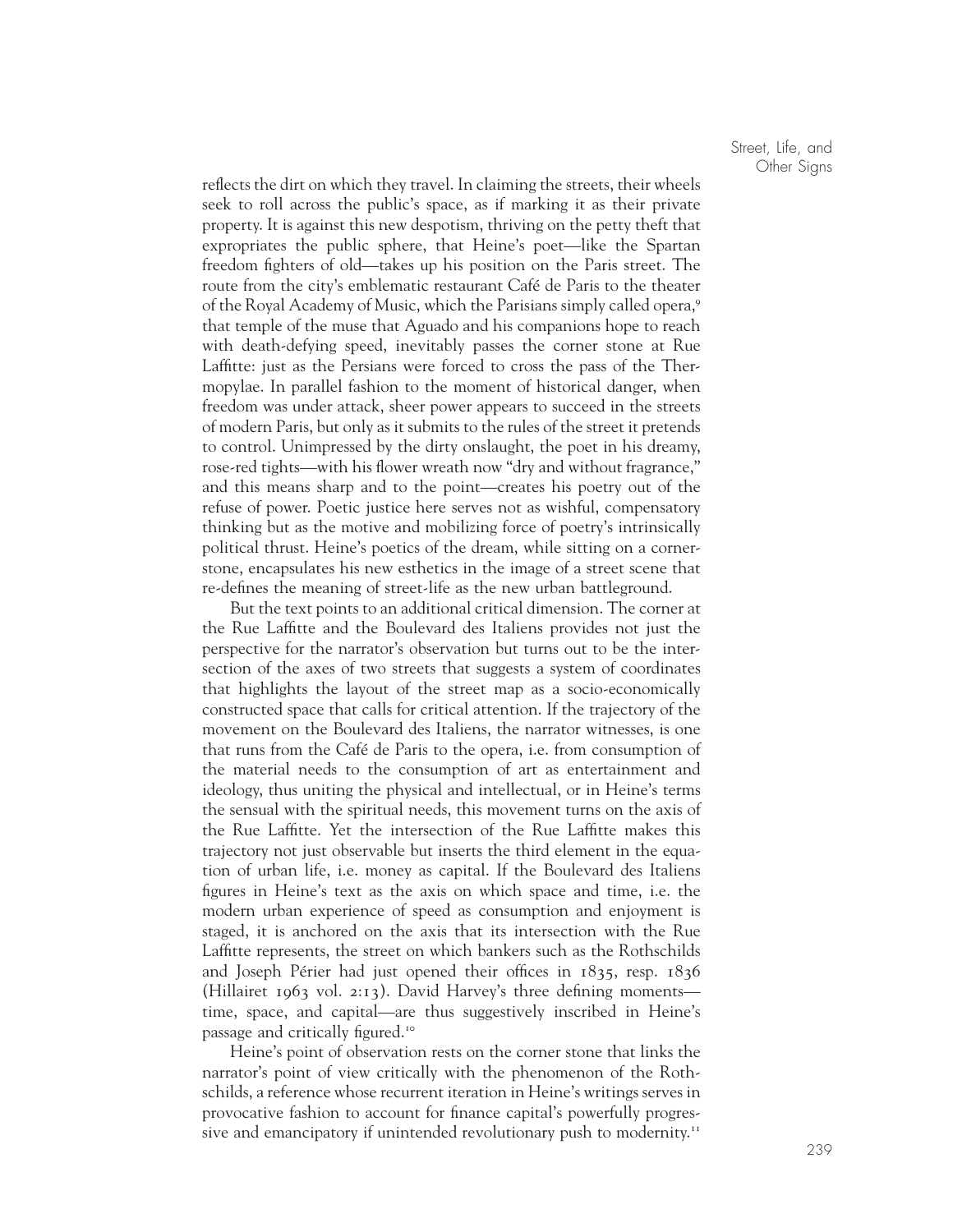With Rothschild as oblique but coy allusion, Heine's view from the Rue Laffitte considers not just the economic but attends also to the seminal role of the Rothschilds as financial engineers of social and political progress towards a modern Europe that at the same time tends to exclude so mercilessly the very Jewish identity that has made them possible in the first place.

Heine's street map however reaches further. In this period Heine lived at 23, rue des Martyrs (Kruse and Werner 1981:173), the continuation of the Rue Laffitte towards Montmartre with only the church of Notre Dame de Lorette barring a direct view from his house to the intersection with the Boulevard des Italiens where the narrator finds himself in the dream sequence. The site of the church sets off the connecting block of the Rue Fléchier that links the Rue Laffitte with the Rue des Martyrs which results in a slight detour. This suggests one additional dimension in Heine's text. The street's system of coordinates includes then in addition to time, space, and money as the constitutive elements of the city's urban experience also the narrator's own living the space. Heine's apartment down the street however is not part of the scene but what remains off the scene. An unspoken part of the city, the narrator's home maybe shaped by the sheer urban force to functionalize space, time, and capital in its own image. But it represents at the same time also the place that resists such assimilation. Just as the unconscious serves as the precarious home of the conscious, the apartment down the street positions the narrator in that peculiar urban space between street and house, the site that is at the same both always already public and private. At the intersection of the conscious and unconscious—where the distinction *heimlich* vs. *unheimlich* has itself assumed *unheimlich* features—the unconscious returns as the empowering agent that is not only informed and shaped by the force which space, time, and capital exert but that—thanks to the powers that elude the grasp of the conscious—is able to critically resist, disengage from, and reflect on the forces that condition it.

Against the temptation of unreservedly embracing the ideology of speed and capital that would seduce so many utopian city planners, social engineers, critics, and literati alike, Heine's nocturnal dream reclaims a ground for critical contemplation that in its stubborn entrenchment at the corner position marks the voyou's positionality that questions the grounds for the set boundaries on which speed, greed, and power seek to thrive. Reflecting on the conditions of the infrastructure that makes the city and its street life possible in the first place, this voyou observer names the costs and human loss modern urbanity incurs. Exposing the unintended instrumentalization to which those who race the streets in pursuit of their happiness submit, the lords of the streets turn out to be the self-deluded subjects of the servitude they so desperately desire to leave behind. Viewed from the corner of the Rue Laffitte, these actors of desired independence turn out to be what their crazed chase for selffulfillment so mercilessly reinforces: hopelessly repressed subjects of the dreams they chase as they remain the slaves of their desires.

*this voyou observer names the costs and human loss modern urbanity incurs*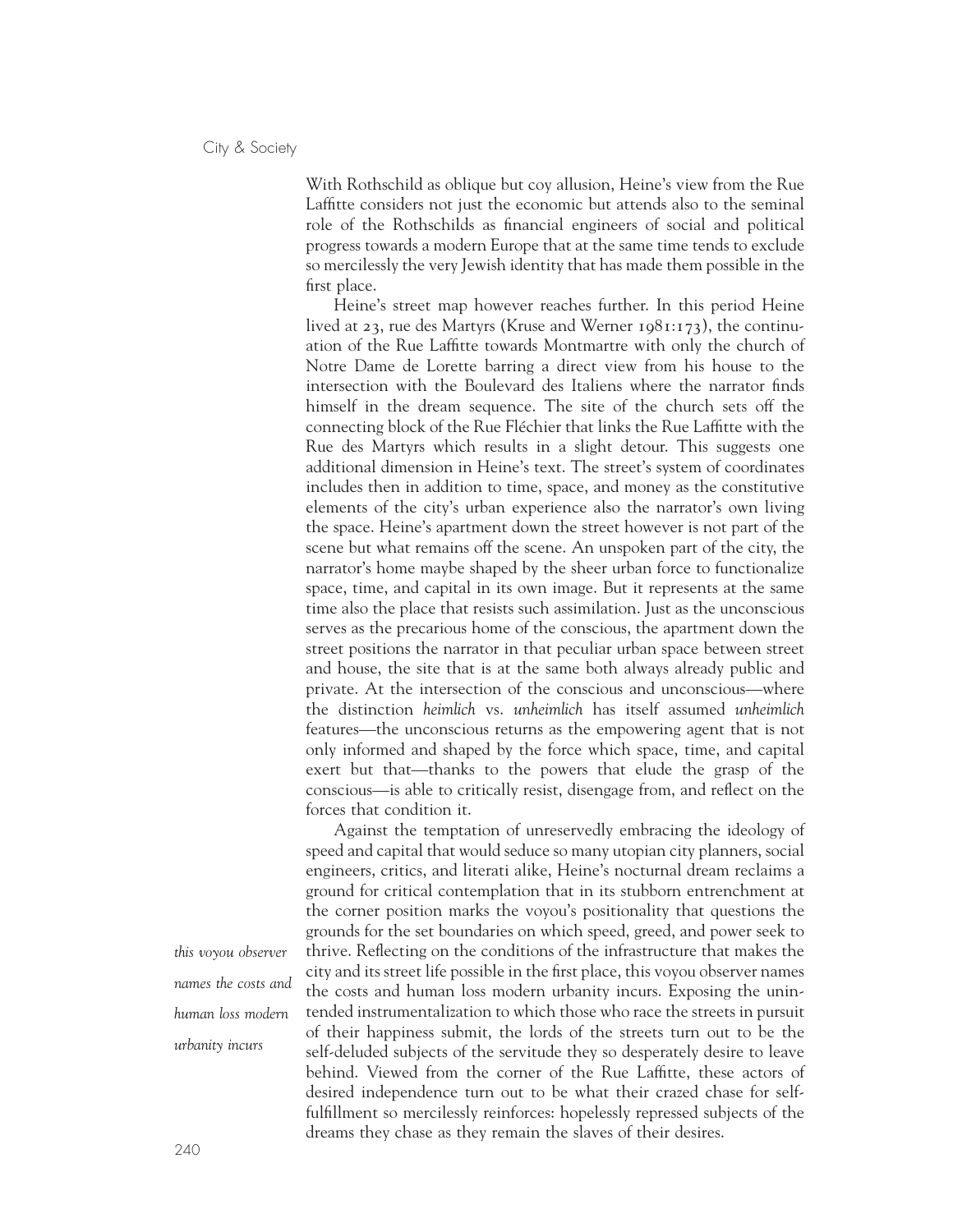Though the flaneur tempted by the lure of the streets might fixate his gaze on the fetishes of commodity, Heine's dream alter ego brings this floating through the city to a standstill, arresting the movement for an instant to bring out street-life's deeply haunted underside. Interrupting his walk for a meditative break and resting on a stone that marks the coordinate grid of what perception could otherwise—and without grounding—falsely ascribe to the esthetic effect of perpetual movement, the poet's dreaming eyes open onto another dimension of street-life altogether. In its attempt to understand the street's movements, poetic imagination in this way needs to re-ground itself as part of the action, in order to reflect, meditate, perceive, but ultimately and simply, as the passage suggests, to *see*. Against the excited high-strung fantasies of utopian visions Heine's dream sequence thus reclaims another, more critical and radical vision of urban freedom and respect for social equality and independence.

The sign of life—the dirt spattered on the narrator—is then also a reminder of the life of the sign, of the dynamics of signification. The voyou that I follow and that I am is the signifier and the signified running the street and sometimes resting, hiding in doorways, side streets, or simply sitting on a corner stone: the continual renegotiation of boundaries he or she carries, dislocates and displaces as they move or stand still. They force us to re-imagine the scene of the street as the site of motion and commotion of signification and with it of the concept of agency, action, and change. The voyou that I follow and that I am teaches us that the one who seems to hold power is not always the one who holds power. The one who desires to hold power or who claims so shows rather the lack of it. The person on the run, on the other hand, is the one who takes power to its limits, the moving boundary between public and private. On the run, the voyou represents the ever-moving boundary he or she is, the constant reminder of difference in identity. If the flaneur promenading the city and the detached spectator taking in the panoramic sights serve the dictate of the structure they imagine, the defiance of the voyou signals the sign's insurgent character.<sup>12</sup>

If the concept of policing the streets rests on the fallacy that the ruling force determines the boundaries, the voyou's elusive, run-away character reminds us that boundaries are not constituted by exclusion but by mutual acknowledgment across the line they inscribe. The destabilizing, subversive, unsettling challenge of the street is not that one side sets the protocol and thus mechanically produces its response, as the Foucauldian model of the production of delinquency as the product of the social order would have it. Instead, the movements of and in the street show that the boundary walks away from us, i.e. the voyous that we follow and that we are inhabit both sides of the border. The rigorously dialogical model in which the voyous must be imagined provides us with the conceptual framework required to rethink civil society: not just as sitting on one side of the fence or the other, but as limit concept. Irreducible to either side of the divide between the private and the public that rests on the traditional concept of the subject, the street calls for an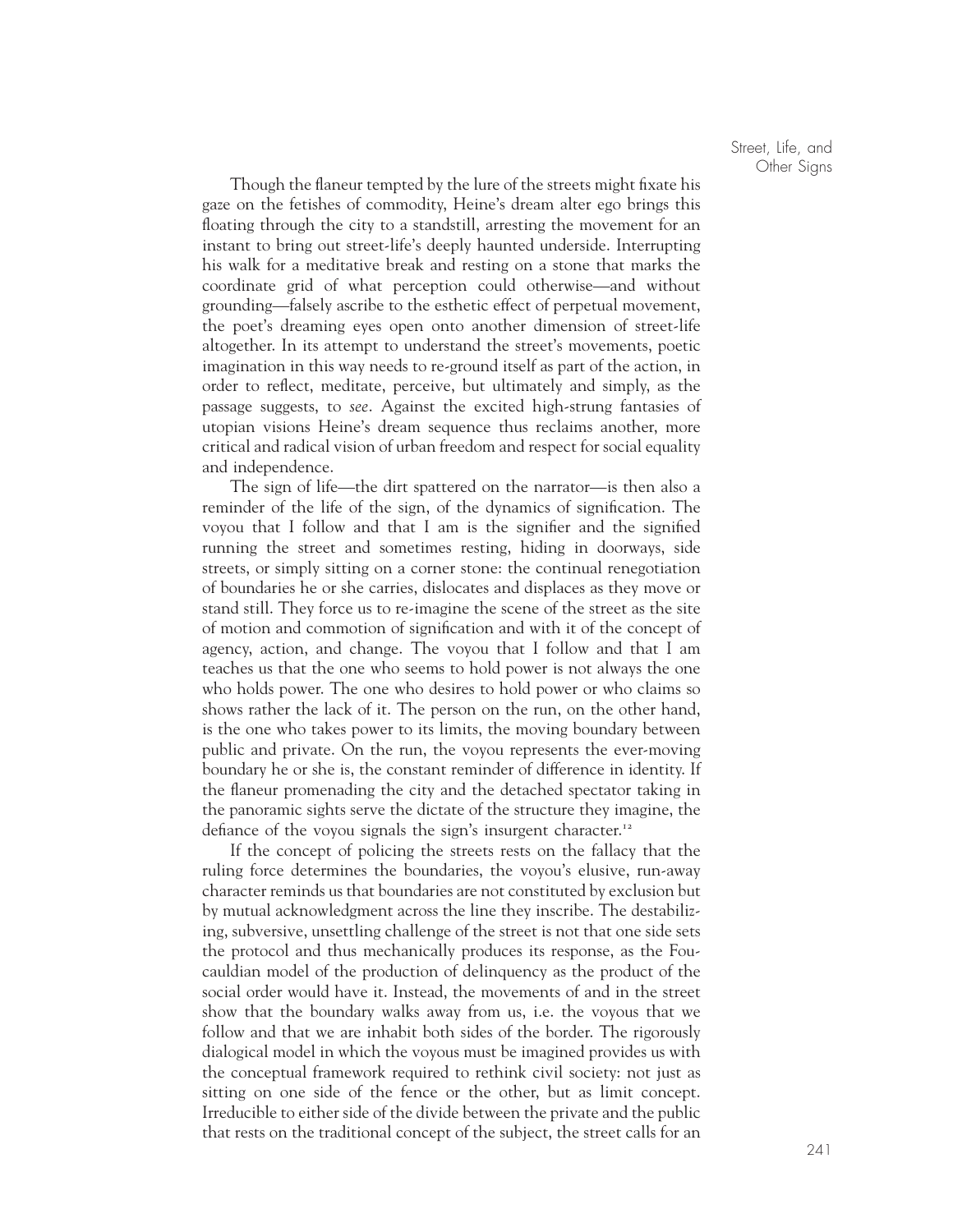alternative approach that makes subjectivity instead of the subject its point of reference: the conflicted self that I follow and that I am, that I re-imagine as I renegotiate it is also the point of departure that serves as the ground and corner stone to comprehend the double-sided agency, the dialogical character that defines street life. The peculiarity of the street's productive clash between the private and the public is thus not a closed space, not a static place but the ground on which space and place, and that means also agency and power are negotiated.<sup>13</sup>

The voyou reminds us—sometimes with a loud, even unpleasant voice and sometimes silently, sometimes eloquently and sometimes annoyingly—that arresting the sign results in arresting not just the signified, the voyou that I follow, pursue, chase, and hunt, but also the signifier, the claimed free agent, representative of power, legitimacy, and sovereignty. Just as the sign sits on the fence and loses its meaning when it falls and lands on either side of it, the individual reduced to one side of the fence or the other suffers the amputation of either the private or the public dimension. And we all know what the experience of the phantom limb suggests: the compensatory reproduction of what is lost but irreplaceable.

*Street-space provides the grounds for the freedom and poetry that no teleology can deliver, and which the clattering passage of dashing carriages continues to promise us with every passing day*

Humpty Dumpty however knew better before his fall. And so do those who have not excised their own voyous from their selves. Maybe next time we walk the street we will be better prepared not to "other" our fellow travelers but recognize their alterity as the chance to accept with them also our own differences, ourselves as other. The street would then no longer be conceived as the prime real estate where private interests seek to negotiate their claims at the expense of public costs. Rather than simply reshuffling the dirt—Heine's telling allegory of the micro-politics of land expropriation and its unfavorable redistribution—Heine figures the street as the site where we follow the voyous that we are. Street-space provides the grounds for the freedom and poetry that no teleology can deliver, and which the clattering passage of dashing carriages continues to promise us with every passing day. Instead, reclaiming the street as the path that is also the goal—as in the pointed, anti-teleological moment in which Heine takes to the streets—reminds us of that promise of freedom that, just beneath the mud of an unfulfilled modernity, the poet's dream so eloquently reclaims.

#### **Notes**

1 For Lessing see Goetschel (2004:pp.211).

2 Cf. the following entry in the Grimm dictionary of the German language for the word street: "das recht auf die strasze 'd*as recht zur öffentlichen demonstration' bekanntmachung des Berliner polizeipräsidenten v.* 13. 2. 1910, *s.* Büchmann *gefl. worte* (1926) 607; strasze frei! die straszen frei! *ruf der polizei oder der demonstranten bei zusammenstöszen, s.* Klemperer *l*(*ingua*) *t*(*ertii*) *i*(*mperii*) (1949) 245."

3 See especially the section "Le voyou que je suis" in Jacques Derrida (2003:95– 103). For the English translation see Jacques Derrida (2005:63–70).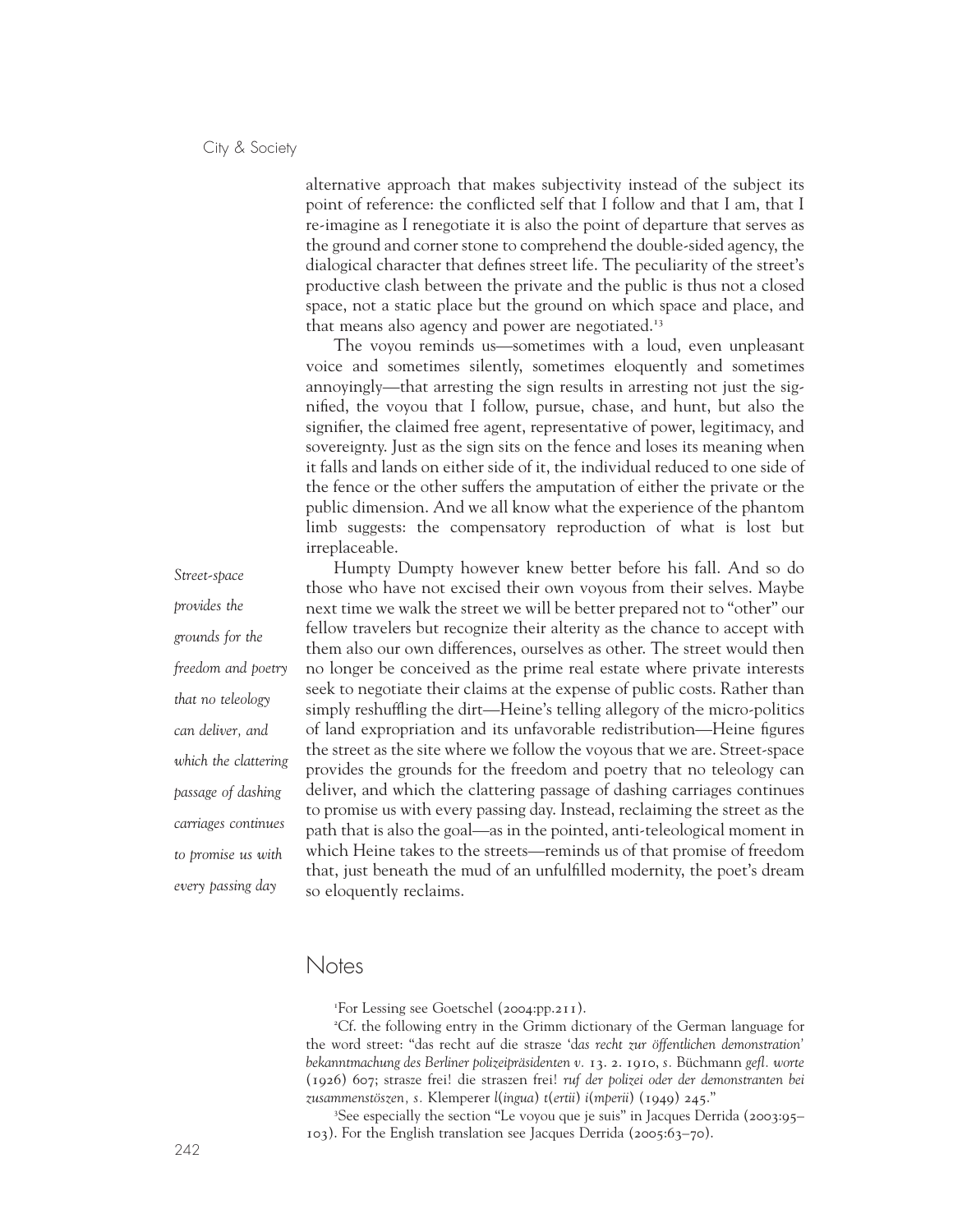4 For the critical significance of the "mercurial" double agency of Hermes as god of both hermeneutic and thieves, i.e. interpretative and economic circulation, see Slezkine (2004).

5 Hazel Hahn observes that "a form of visual culture began to emerge on the Grands Boulevards in the 1840s when they first began to be explicitly celebrated for providing a unique, continually changing, spectacle of new amenities and sights that were considered refreshing to the eye and a stimulus to reflection." Hahn (2007:158). However it was not until the 1880s that neon lights replaced mechanically moving boards (ibid: $164$ ).

6 See the important study of Papayanis (2004:103).

7 The following quotes are from Heine (2006). For the German, see Heine (1975 vol.4).

8 In a helpful footnote to this passage Heine's translator Jeff Sammons notes that Heine may have had Jacques-Louis David's (1748–1825) 1814 painting *Léonidas aux Thermoplylae* in mind exhibited in the Louvre.

9 The Paris opera did not move to today's site, the Palais Garnier at the Place de l'Opéra until 1875.

<sup>10</sup>See Harvey's first chapter in *Consciousness and the Urban Experience. Studies in the History and Theory of Capitalist Urbanization*, "Money, Time, Space, and the City"  $(1985:1-35)$ .

<sup>11</sup>Rothschild is introduced in the Börne book early on 18–21 with reference to the notorious passage in *The Baths of Lucca* (*Travel Pictures*), Heine, *Sämtliche Schriften*, vol. 2, 425. For other references to Rothschild of the same period cf. for instance *Lutetia*, articles XXXII (31 March 1841), Heine, *Sämtliche Schriften*, vol. 5, 354–6 and LVII (5 May 1843), 451–53.

<sup>12</sup>Oddly oblivious of this dynamics, Michel de Certeau's "Walking in the City" operates with a notion of structure that seeks to map the city as if it were an objective and static phenomenon rather than a complex political, i.e. socially dynamic process that does not rest on firm ground but rather, runs with the sign as voyou who represents the borders between public and private that mark and thus produce the urban space, see de Certeau (1984:91–110).

<sup>13</sup>For a discussion of the critical model dialogic offers, see Goetschel (2008) and in English, Goetschel (2005).

# References Cited

de Certeau, Michel

1984 The Practice of Everyday Life. Trans. Steven Rendall. Berkeley: University of California Press.

Derrida, Jacques

2003 Voyous. Deux essais sur la raison. Paris: Galilée.

2005 Rogues. Two Essays on Reason. Trans. Pascale-Anne Brault and Michael Naas. Stanford: Stanford University Press.

- 2004 Spinoza's Modernity: Mendelssohn, Lessing, and Heine. Madison, WI and London: University of Wisconsin Press.
- 2005 Dialogic: Difference and Alterity in Hermann Levin Goldschmidt's Thought. Electronic document, www.dialogik.org/papers/goetschel05.htm. Accessed June 15, 2009.
- 2008 Dialogik als kritisches Modell: Bild und Wort bei Edith Moos und Hermann Levin Goldschmidt. *In* Hermann Levin Goldschmidt and Edith Moos, Mein 1933. Willi Goetschel, ed. Pp. 107–142. Vienna: Passagen.

Goetschel, Willi